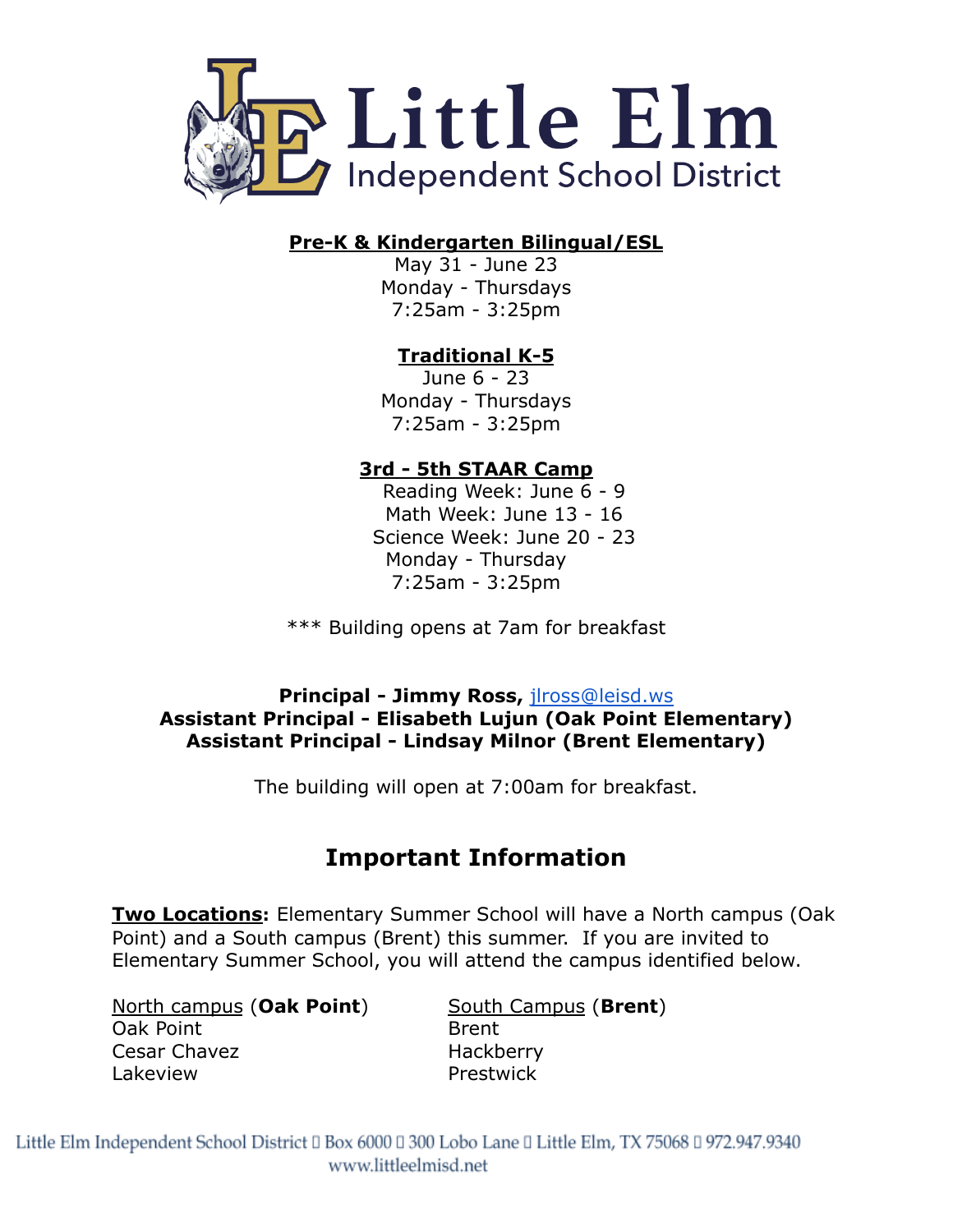

## **Breakfast and Lunch Accounts**

Due to COVID, TEA and Little Elm ISD will continue to provide traditional breakfast and lunches at NO COST to families during summer school. If you would like your child to be able to purchase **extra** items other than what is provided at no cost, Child nutrition will be using the same system used during the regular school year for breakfast and lunch services. You can refill your child's account online at [www.myschoolbucks.com](http://www.myschoolbucks.com) If your child qualified for free or reduced lunch during the regular school year, they will continue to qualify during summer school.

#### **Transportation**

Student routes will be based on their home campus, and bus information will be posted on the website. Bus stops are broken down by neighborhood and stops based on student enrollment. If you have any questions about transportation, please contact the bus barn at 972-294-1582.

#### **Supplies**

Students only need to bring basic supplies to summer school. A backpack, pencils, erasers and either a folder or binder.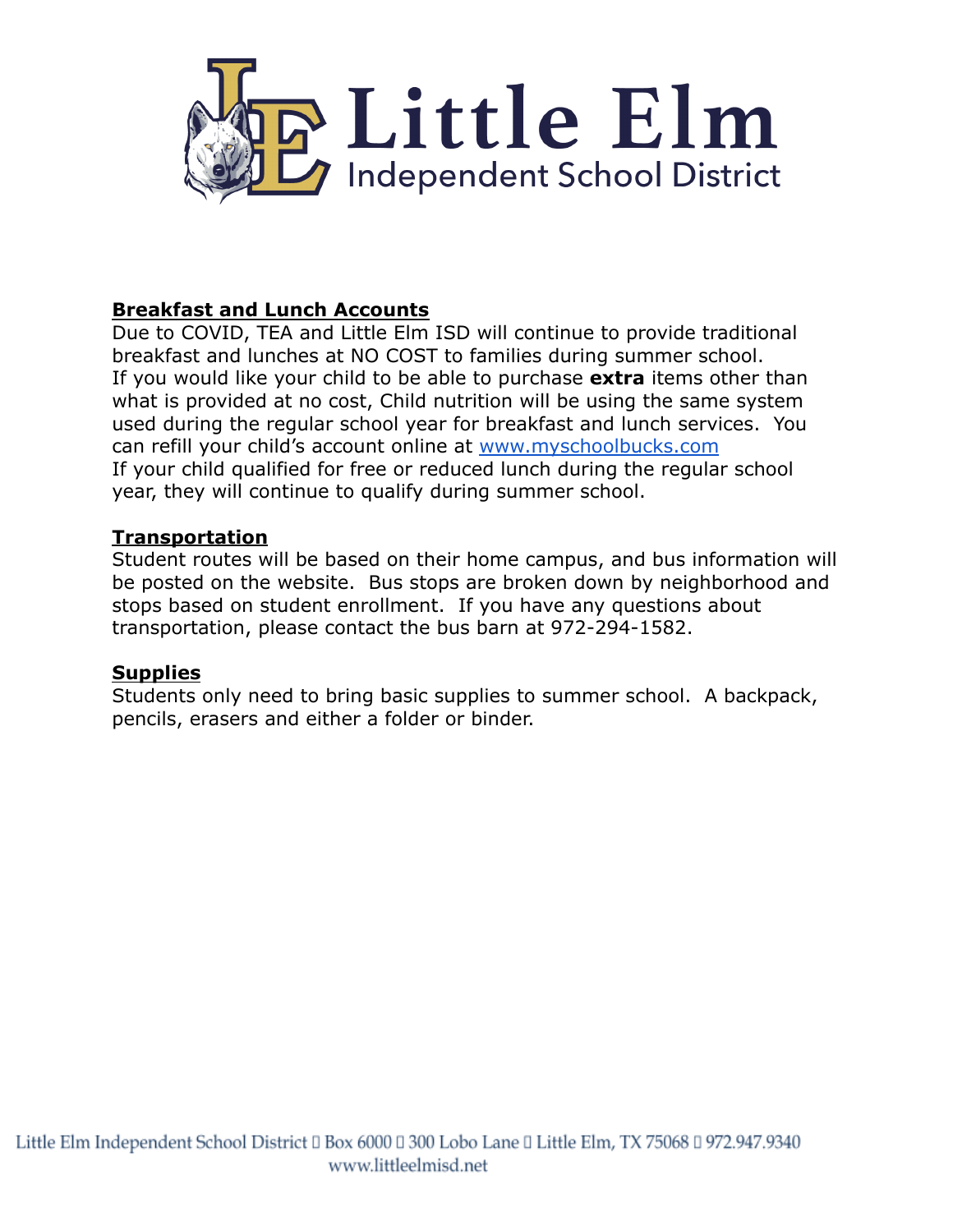

Pre-K & Kindergarten Bilingüe / ESL Mayo 31 - Junio 23 Lunes - Jueves 7:25am - 3:25pm

K-5 tradicional Junio 6 - 23 Lunes - Jueves 7:25am - 3:25pm

3º - 5º Campamento STAAR Junio 6 - 9: Lectura Junio 13 - 16: Matemáticas Junio 20 - 23: Ciencia Lunes - Jueves 7:25am - 3:25pm

El edificio abre a las 7 am para el desayuno

Director - Jimmy Ross, jlross@leisd.ws Subdirectora - Elisabeth Lujun (Oak Point Elementary) Subdirectora - Lindsay Milnor (Brent Elementary)

El edificio abrirá a las 7:00 am para el desayuno.

Información importante

Dos ubicaciones: La Escuela de Verano Primaria tendrá un campus Norte (Oak Point) y un campus Sur (Brent) este verano. Si lo invitan a la Escuela de Verano de Primaria, asistirá al campus que se identifica a continuación.

Campus Norte (Oak Point) Campus Sur (Brent) Punto de roble Brent César Chávez Hackberry Vista al lago Prestwick

Cuentas de desayuno y almuerzo